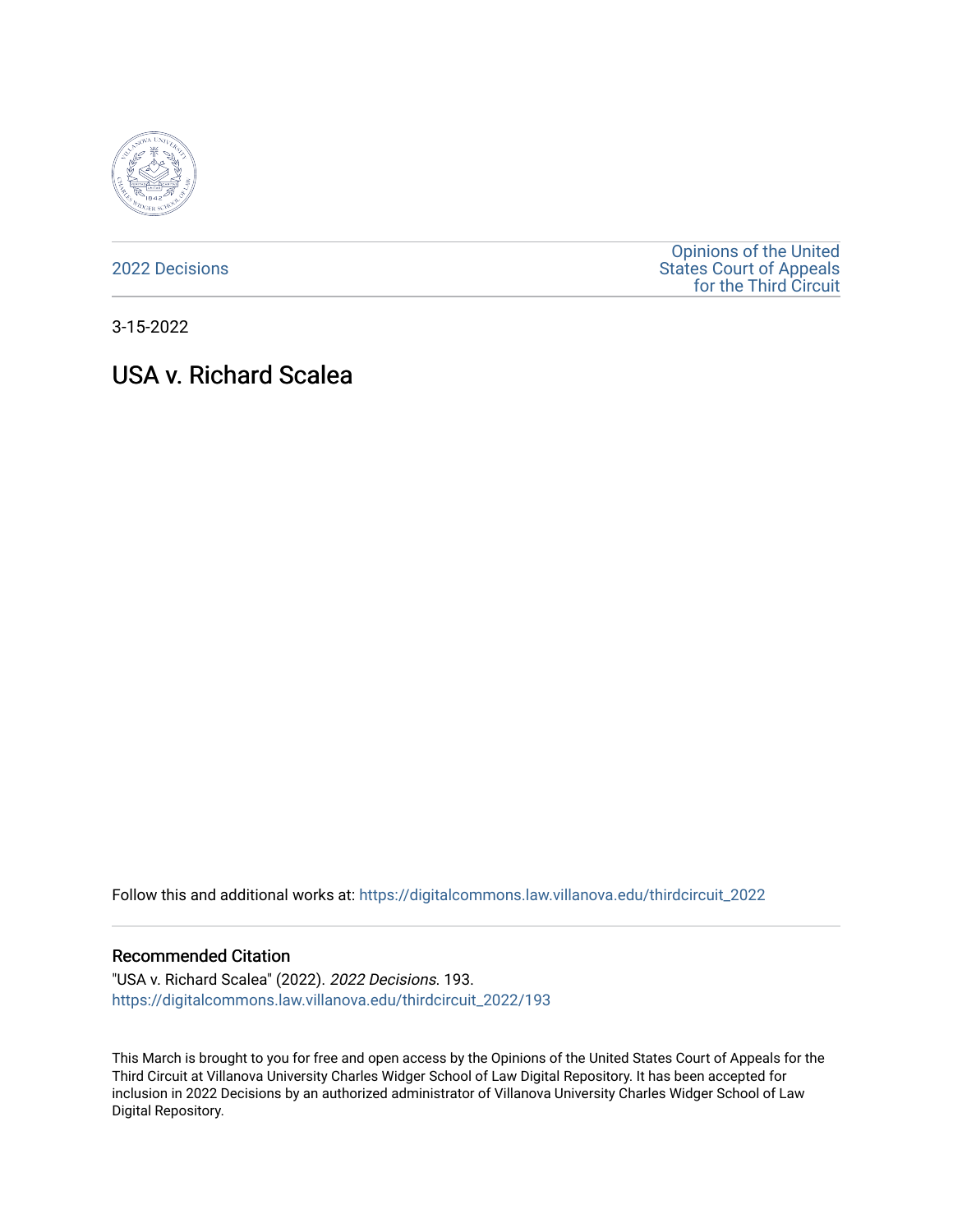### **NOT PRECEDENTIAL**

### UNITED STATES COURT OF APPEALS FOR THE THIRD CIRCUIT

**\_\_\_\_\_\_\_\_\_\_**

No. 21-2631 **\_\_\_\_\_\_\_\_\_\_\_**

### UNITED STATES OF AMERICA

v.

RICHARD SCALEA,

**\_\_\_\_\_\_\_\_\_\_\_\_\_\_\_\_**

Appellant

Appeal from the United States District Court for the District of New Jersey (Criminal Action No. 3-18-cr-00620-001) District Judge: Honorable Peter G. Sheridan

Submitted Under Third Circuit L.A.R. 34.1(a) March 2, 2022

**\_\_\_\_\_\_\_\_\_\_\_\_\_\_\_\_**

Before: MCKEE, AMBRO, and SMITH, Circuit Judges (Opinion filed: March 15, 2022)

## **OPINION**\* **\_\_\_\_\_\_\_\_\_\_\_**

**\_\_\_\_\_\_\_\_\_\_\_**

AMBRO, Circuit Judge

Richard Scalea, an inmate at Fort Dix Federal Correctional Institution, appeals the

District Court's denial of his compassionate release motion. We affirm the Court's

<sup>\*</sup> This disposition is not an opinion of the full Court and pursuant to I.O.P. 5.7 does not constitute binding precedent.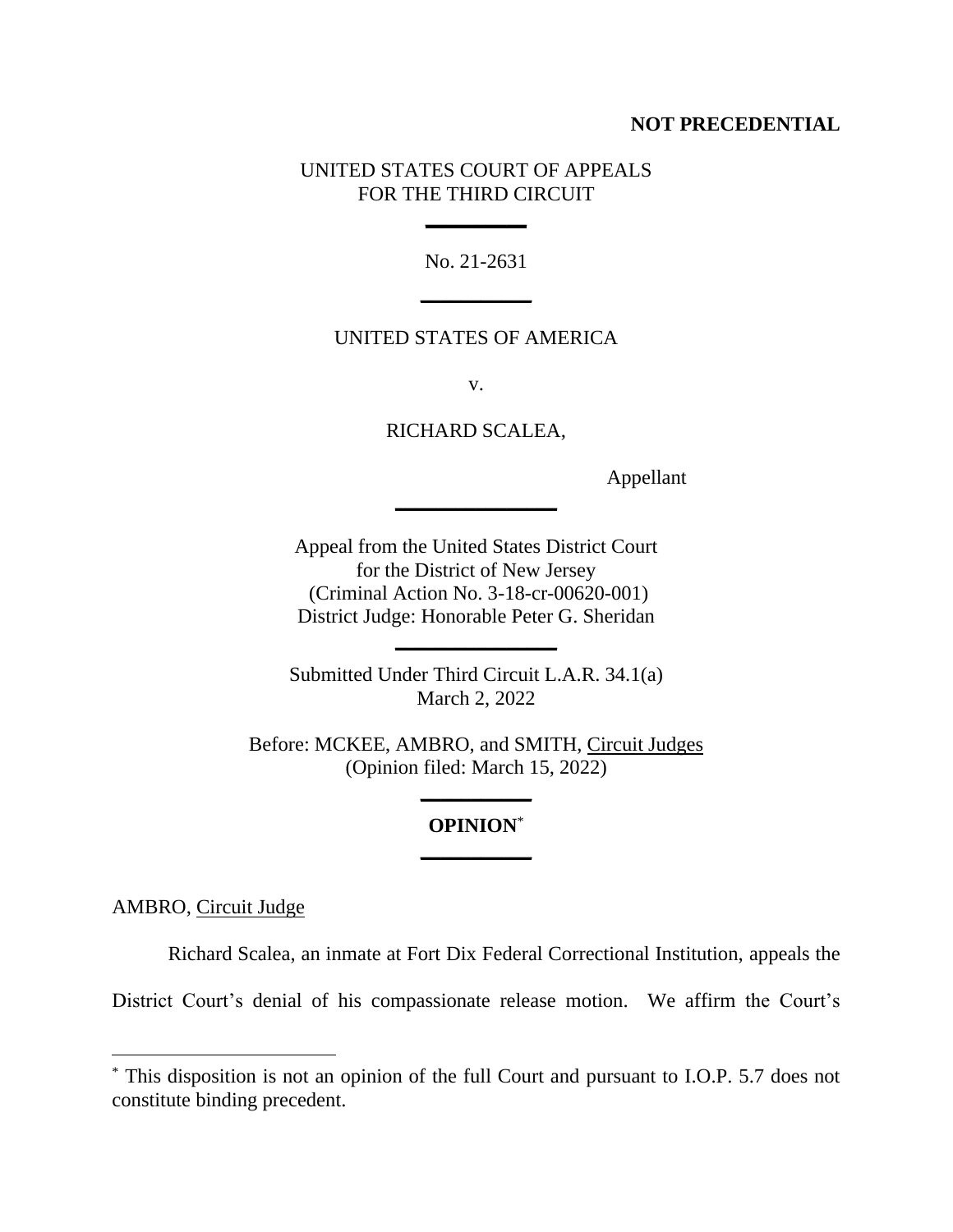judgment.

Following exchanges with an undercover officer in an incest chatroom, police searched Scalea's apartment and found a large collection of child pornography. Scalea pled guilty to one count of distributing it, 18 U.S.C.  $\S$  2252A(a)(2)(A), (b)(1), and was sentenced in February 2019 to 120 months' imprisonment. He moved for early release in May 2021 under the compassionate release statute.

That statute permits a district court to reduce a federal inmate's sentence if "extraordinary and compelling reasons warrant such a reduction." 18 U.S.C. § 3582(c)(1)(A)(i). We review a court's decision on a compassionate release motion for abuse of discretion and will not reverse "unless we are left with 'a definite and firm conviction that [it] committed a clear error of judgment.'" *United States v. Andrews*, 12 F.4th 255, 259 (3d Cir. 2021) (alteration in original) (quoting *United States v. Pawlowski*, 967 F.3d 327, 330 (3d Cir. 2020)).<sup>1</sup>

The Court here denied Scalea's motion, concluding that he did not demonstrate extraordinary and compelling reasons for release. Though he premised his motion on COVID-19 concerns, the Court found that Scalea already had the virus and was now fully vaccinated. It acknowledged his preexisting medical conditions (which include asthma, hypertension, and heart problems) but found that these conditions did not place Scalea at greater risk of severe illness should he be reinfected, given the effectiveness of his vaccine at preventing serious COVID-19 complications. Moreover, with few to no positive cases

<sup>&</sup>lt;sup>1</sup> The District Court had jurisdiction under 18 U.S.C. § 3231. We have jurisdiction under 28 U.S.C. § 1291.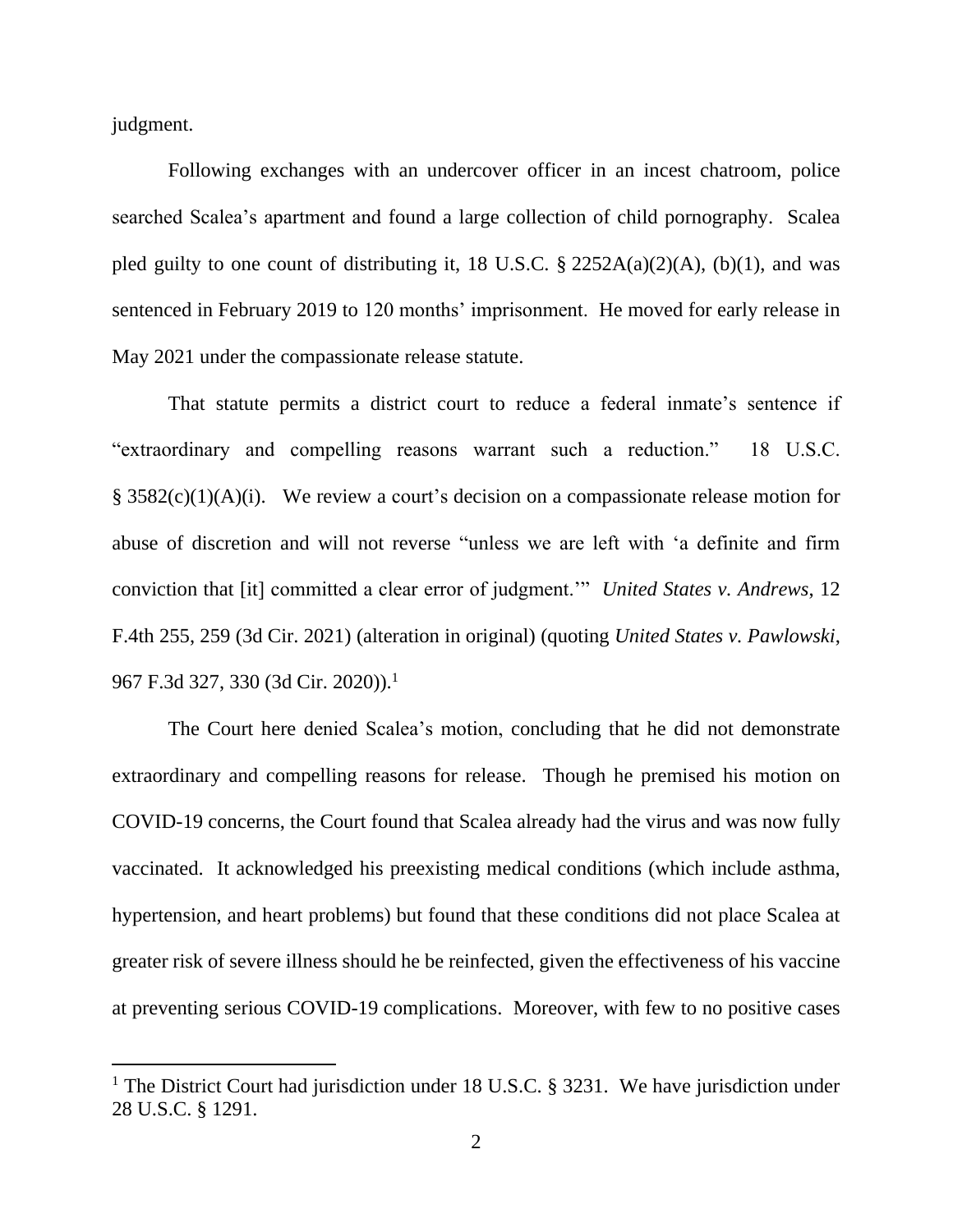at his detention facility, the Court found Scalea's present risk of reinfection to be minimal. And while it noted Scalea's "long COVID" symptoms (which include ongoing fatigue, bad headaches, and brain fog), the Court reviewed his health records and determined that these symptoms were being adequately treated by medical professionals and thus could not justify compassionate release. We see no abuse of discretion in its judgment.

Scalea does not convince us otherwise. He faults the Court for not spending more time discussing his post-COVID symptoms but does not refute its finding that the prison is managing his medical conditions. He notes (correctly) that vaccination does not rule out reinfection, but this does not diminish that vaccination mitigates the risk of COVID-19 complications and that infections at Fort Dix have decreased.While he details many inadequacies in Fort Dix's response to the pandemic, we cannot say the District Court abused its discretion in holding that Scalea's current circumstances do not justify relief. 2 *See United States v. Lemons*, 15 F.4th 747, 751 (6th Cir. 2021) ("[W]ith access to the vaccine, an inmate largely faces the same risk from COVID-19 as those who are not incarcerated.").

\* \* \* \* \*

Our prison system, like so many others, was often ill-equipped to handle COVID-19. But because the District Court did not err in concluding that Scalea failed to show

<sup>&</sup>lt;sup>2</sup> To order compassionate release, a district court must conclude both that there are extraordinary and compelling reasons justifying the inmate's release and that release is appropriate under the 18 U.S.C. § 3553(a) sentencing factors. *Pawlowski*, 967 F.3d at 329– 30. The Court here held that even if Scalea met the first prong, the § 3553(a) factors would still weigh against his release. We are satisfied that this conclusion too was a sound exercise of the Court's discretion.